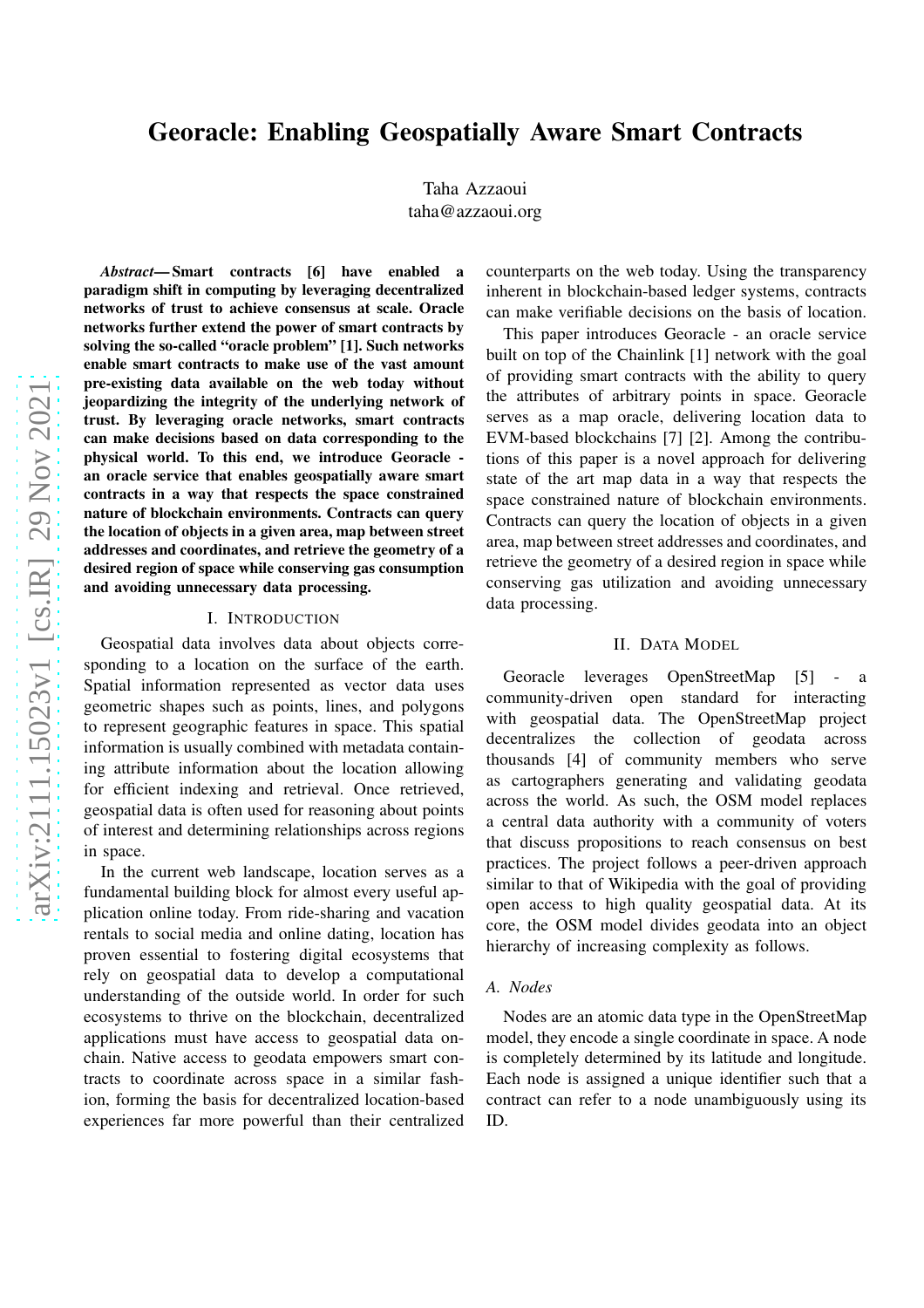### *B. Ways*

Ways are the next level of abstraction in the Open-StreetMap data model, they encode area features. Ways consist of a collection of nodes that combine to form some geometry. Closed ways (ones that start and end at the same node) are a special type of way called an area. Like nodes, contracts can also reference ways uniquely by their identifier.

# *C. Tags*

Both nodes and ways can be tagged with metadata in the form of key-value pairs that provide the object with some context (e.g. amenity=park, building=residential). For a given object we might want to know if it has a name, what type of location it is, or what its opening hours are. Tags provide contracts with the ability to filter locations according to desired attributes. Figure 1 shows a selection of the available tags for the way representing the Eiffel Tower.

| Key                | Value                        |  |  |  |
|--------------------|------------------------------|--|--|--|
| addr:city          | Paris                        |  |  |  |
| addr:housenumber   | 5                            |  |  |  |
| addr:postcode      | 75007                        |  |  |  |
| addr:street        | <b>Avenue Anatole France</b> |  |  |  |
| architect          | <b>Stephen Sauvestre</b>     |  |  |  |
| building           | attraction                   |  |  |  |
| building:colour    | #706550                      |  |  |  |
| building: material | iron                         |  |  |  |
| building:shape     | pyramidal                    |  |  |  |
| fee                | $10-25C$                     |  |  |  |
| height             | 324                          |  |  |  |

Fig. 1: A Selection of Tags For the Eiffel Tower (Way 5013364)

### III. LOCATION QUERIES

By combining location and metadata, contracts can filter objects by their tags to query regions of interest with desired attributes across space. This direct access to the OSM data model offers contracts a general method for constructing spatially constrained queries with desired levels of complexity. Contracts can search globally for a list of points tagged with some key-value pair or opt for a more local search by specifying an arbitrary bounding box around the region of interest. On the other hand, if the points of interest are known a priori, contracts can filter the latest metadata associated with the specific object to learn more about that region of space.

Armed with these techniques, smart contracts are not only geospatially aware, but can also be made contextually aware with respect to the locations they interact with. That is, metadata allows contracts to learn more about the nature of a place (e.g. is it a building, shop, park, ATM, etc) along with location dependent information such as the opening hours of a given building or any fees associated with entering. Using this information, contracts can make decisions with implications that reach into the physical world by conditioning their logic on the attributes associated with their points of interest. Use cases such as crowd funding and decentralized autonomous organizations can function on the basis of location by tailoring queries to fit their needs.

### *A. Area*

One method of informing contracts about the outside world involves querying nodes or ways confined to a named area that are tagged with a desired description. The *nodesInArea* function and its corresponding way variant *waysInArea* both expect a named area (e.g. New York, London, Tokyo, etc) along with a key-value pair of desired attributes and an upper bound on the number of search results. Figure 2 shows an example of searching for  $n$  coffee shops (represented as nodes) within the Boston area by crafting a Chainlink request for Georacle using Solidity [3]. Upon fulfillment, the oracle will respond with an int64 array of size at most  $n$  representing the matching object identifiers packed according to the EVM ABI specification.

```
req.add("function","nodesInArea");
req.add("key","amenity");
req.add("value","cafe");
req.add("area","Boston");
req.addInt("limit", n);
```
Fig. 2: Finding  $n$  Coffee Shops in the Boston Area

Additionally, contracts can obtain a count of the number of matching identifiers beforehand by using the *nodeCountInArea* and *wayCountInArea* functions as shown in Figure 3. Upon fulfillment, the oracle will return a single **int64** value denoting the number of objects tagged with the requested description in the area.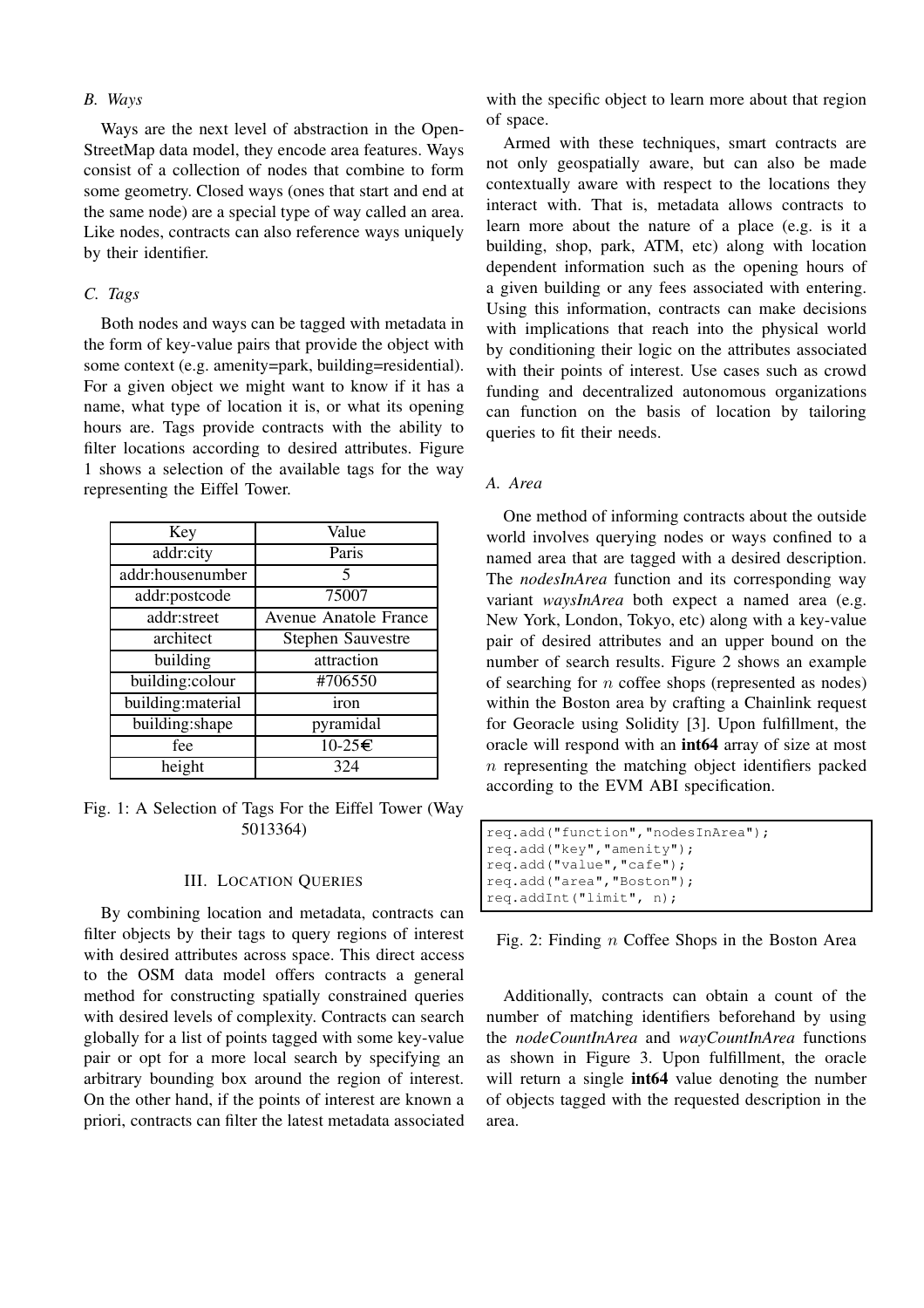```
req.add("function", "nodeCountInArea");
req.add("key", "amenity");
req.add("value", "cafe");
req.add("area", "Boston");
```
Fig. 3: Retrieving a Count of Coffee Shops in the Boston Area

# *B. Bounding Box*

When interacting with less well-defined areas, it can be useful to work with a custom bounding box surrounding some region of concern rather than a named area. Using a bounding box allows contracts to confine their queries to an arbitrary region of space. This is useful if the desired search space crosses the boundaries of multiple named areas. For regions that are known to be some subregion of a named area, using a bounding box will return only the matches within this desired subspace, incurring less data transfer and thus consuming less gas.

Figure 4 searches for  $n$  train stations within a subregion of Manhattan using the bounding box: (40.7719, −73.9746, 40.7975, −73.9469). These coordinates correspond to the south, west, north, and east most points of the bounding box respectively. Note that Georacle scales coordinates by a factor of  $10^8$  as the EVM lacks support for floating point arithmetic. Upon fulfillment, the oracle response format will be identical to that of the named area queries introduced previously.

```
req.add("function", "nodesInBB");
req.add("key", "public_transport");
req.add("value", "station");
req.addInt("south", 4077190000);
req.addInt("west", -7397460000);
req.addInt("north", 4079750000);
req.addInt("east", -7394690000);
req.addInt("limit", n);
```
# Fig. 4: Obtaining n Train Stations in a Subregion of Manhattan

Like with named areas, contracts can also retrieve a count of the number of matching identifiers within the bounding box beforehand by using the *nodeCountInBB* and *wayCountInBB* functions as shown in Figure 5. Upon fulfillment, the oracle will return a single int64 value denoting the number of objects tagged with the requested description within the specified bounding box.

```
req.add("function", "nodeCountInBB");
req.add("key", "public_transport");
req.add("value", "station");
req.addInt("south", 4077190000);
req.addInt("west", -7397460000);
req.addInt("north", 4079750000);
req.addInt("east", -7394690000);
```
# Fig. 5: Obtaining the Number of Train Stations Within a Subregion of Manhattan

# *C. Filtering Tags*

If the regions of interest are known a priori, either because they are embedded in the smart contract itself, or because they are the return value of one of the functions introduced previously, the function *nodeTagQuery* (along with its way variant *wayTagQuery*) provides contracts with a mechanism for filtering the tags of a specific object. Both functions expect a string array of keys along with the known object identifier.

| $string[]$ memory tags = $[$<br>$"$ name", |  |
|--------------------------------------------|--|
| "addr:housenumber",                        |  |
| "addr:street",                             |  |
| "addr:city",                               |  |
| "addr:postcode",                           |  |
| "opening hours"];                          |  |
| req.add("function", "nodeTaqQuery");       |  |
| req.addInt("ID", 2700809522);              |  |
| req.addStringArray("tags", tags);          |  |

# Fig. 6: Filtering the Tags of a Local Coffee Shop (Node 2700809522)

Figure 6 shows the process of retrieving the name, address and opening hours of a specific coffee shop in the Boston area. Upon fulfillment, the oracle will respond with an ABI-packed string array of values corresponding to each key.

# *D. Geometry*

In addition to querying discrete points, contracts can also interact with the physical geometry of a given region. Recall that ways are simply a collection of nodes (points in space). The *wayGeometry* function can be used to obtain the coordinates of the underlying collection of nodes that represent a given way. These nodes form some geometry which can then be used to compute geometric properties like area or input into common computational geometric algorithms such as nearest neighbor or segment intersection. Figure 7 shows the retrieval of the way geometry representing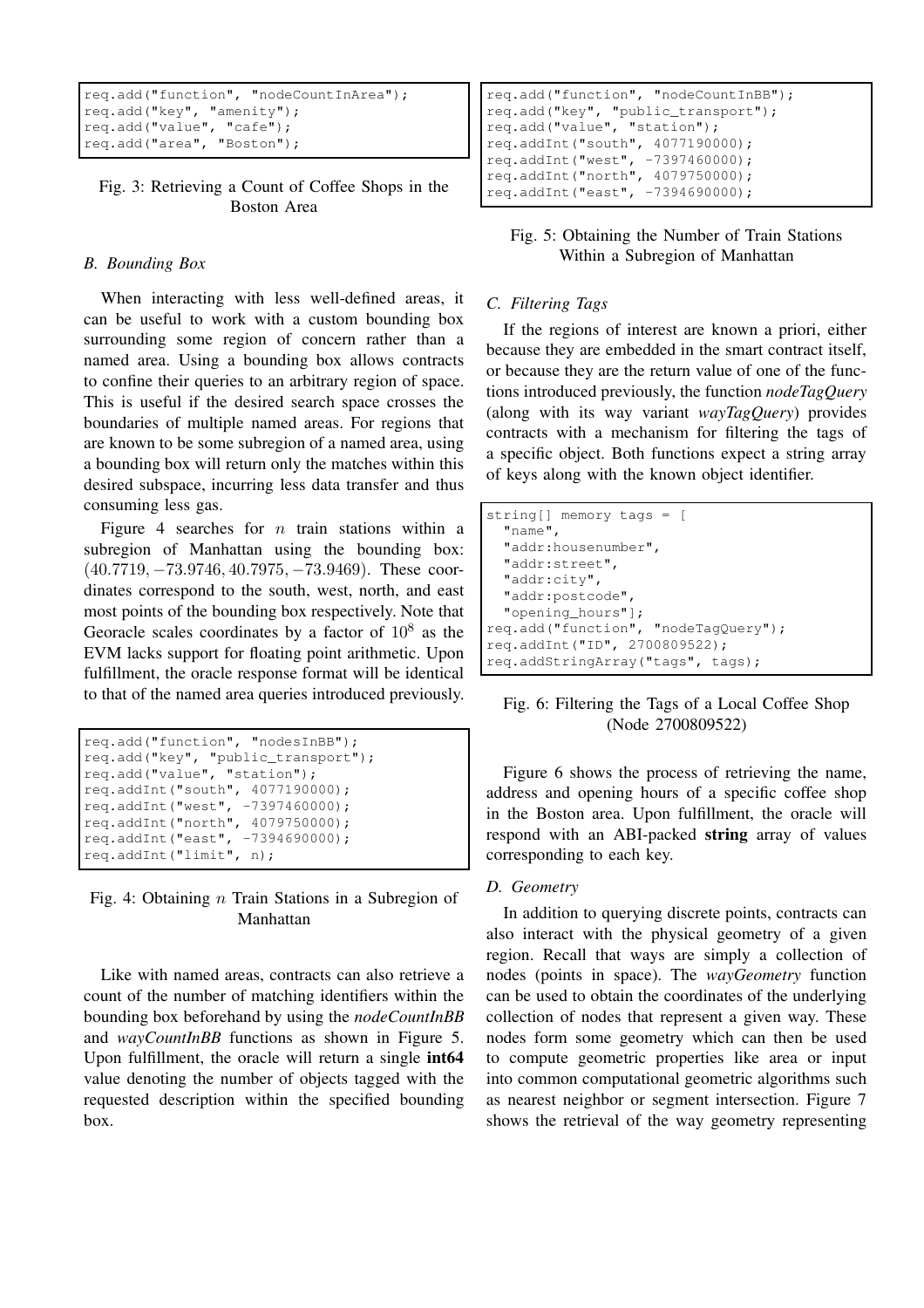the Great Pyramid of Giza. This geometry consists of 10 nodes which combine to form the rectangular base of the pyramid.

```
req.add("function", "wayGeometry");
req.addInt("ID", 4420397);
```
Fig. 7: Obtaining the Geometry of the Great Pyramid of Giza (way 4420397)

Upon fulfillment, the oracle will return a list of pairs of int64 values representing the latitude and longitude coordinates of each node. Due to the topology of large areas however, geometric data can sometimes be prohibitively expensive to store completely on chain. To gauge gas consumption, it can be useful to obtain the size of the geometry beforehand by using the *wayCount* function as shown in figure 8. Upon fulfillment, the oracle will return a single int64 value representing the number of nodes that form the way geometry.

```
req.add("function", "wayCount");
req.addInt("ID", 4420397);
```
Fig. 8: Retrieving the Number of Nodes in the Geometry of the Great Pyramid of Giza (way 4420397)

# IV. GEOCODING

While coordinates lend themselves well to geometric reasoning, it can be convenient for users to refer to a location based on its canonical street addresses. Smart contracts can use the *geocode* function to map an area description (i.e. street address) to the coordinates of its representative OSM object. Figure 9 obtains the coordinates of a street address in the United Kingdom.

| req.add("function", "geocode");       |  |  |  |  |
|---------------------------------------|--|--|--|--|
| reg.add("address",                    |  |  |  |  |
| "221B Baker St, London NW1 6XE, UK"); |  |  |  |  |

Fig. 9: Mapping a Street Address to a Point in Space

Upon fulfillment, the oracle will respond with an ABI-packed struct of four int64 values representing an object type flag  $(0 = node, 1 = way)$ , the object identifier, and the corresponding latitude and longitude of the area respectively. This output can then be used to preform spatial analysis on user-provided location

information, which is most commonly in the form of a description.

Smart contracts can also use the *reverseGeocode* function to obtain the inverse mapping from a set of coordinates to a description of the nearest OSM object as shown in figure 10.

req.add("function", "reverseGeocode"); req.addInt("lat", 5152338790); req.addInt("lon", -15823670);

# Fig. 10: Mapping a Coordinate Pair to an Area Description

Upon fulfillment the oracle will respond with an ABI-packed struct consisting of two int64 values representing an object type flag and the corresponding object identifier along with a string description of the object.

## V. GAS CONSIDERATIONS

As the demand for block space increases, optimizing gas consumption is of primary concern for the practical usage of decentralized applications. The OSM data model outlined in the previous sections is well-suited for blockchain environments where data storage is at a premium, since contracts need only interact with objects that fit their desired description. Application developers can assess gas consumption beforehand by simulating oracle queries off-chain and determining the subset of data necessary to manipulate on chain. Contracts can then optimize for gas by fine-tuning their search space and imposing an upper bound on the number of returned search results. This upper bound can be computed dynamically based on the count variant associated with each query function.

#### VI. CONCLUSION

Building location aware smart contracts involves bringing geodata on-chain in a manner that respects the space constrained nature of modern blockchains. The OSM data model and its hierarchy of uniquely identified object types is well-suited for this task as location representation reduces to the corresponding object identifier. The metadata associated with each object allows for flexible queries that can be confined to a named area or fine-tuned to a specific region in space on the fly.

While named areas can be a convenience for users, the ability to specify an arbitrary search space allows smart contract developers to narrow down the regions